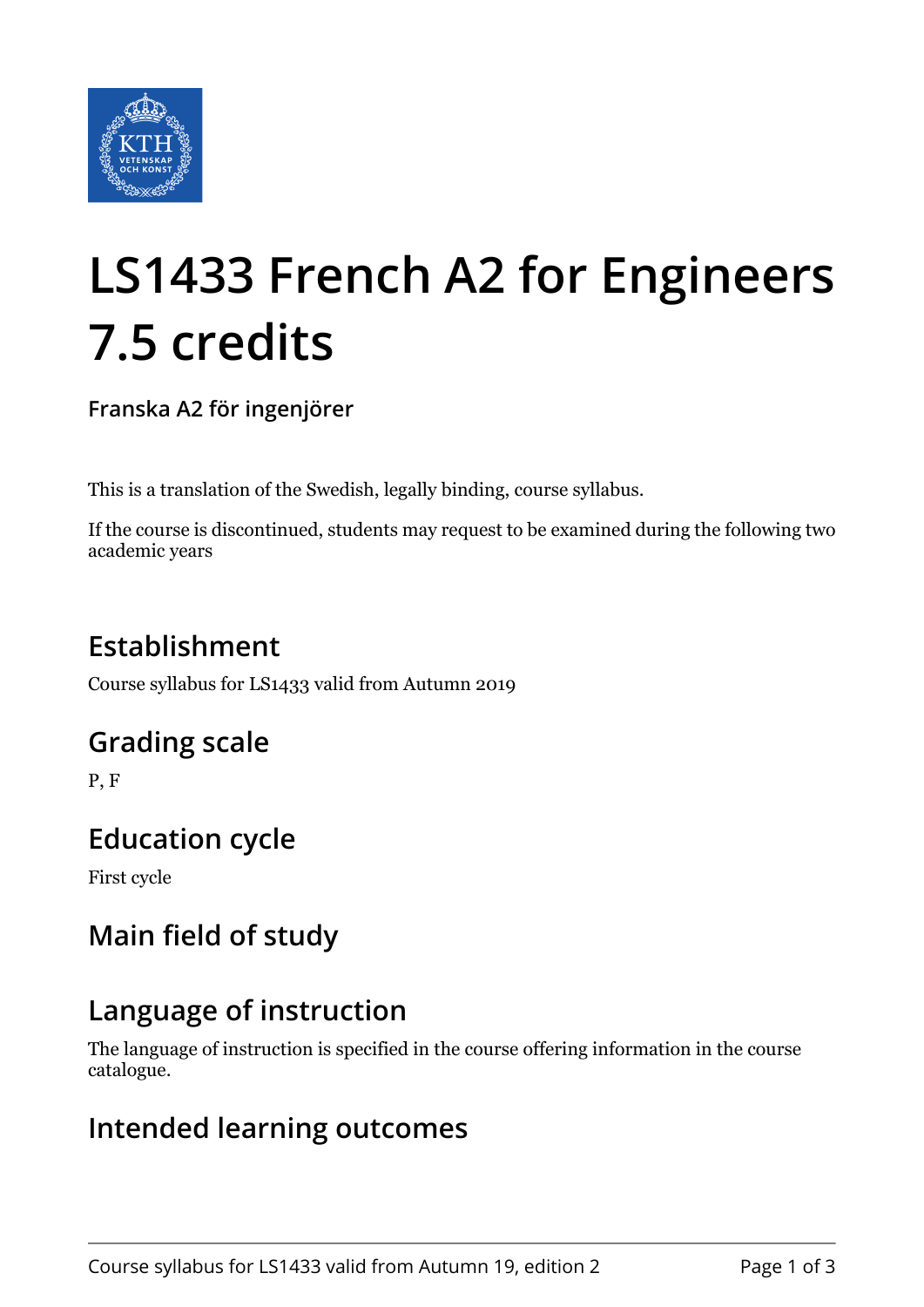The intended learning outcomes for the course refer to the level A2 according to CEFR, the Common European Framework of Reference for Languages, and aim to strengthen the student's global competence.

On completion of the course, the student should, in addition to what is specified in courses at the lower level, be able to:

• use the language in speech and writing in everyday situations and simple work-related situations (A2)

• understand and distinguish the main contents in clear standard speech within well-known subject areas (A2/B1)

- in Swedish, understand and account for facts from simple authentic, technical texts (A2)
- hold a short, individually prepared, presentation (A2)

#### **Course contents**

Further study of basic French grammar. Listening comprehension and spoken communication exercises. Reading comprehension exercises on texts with general and technical contents. Writing exercises.

#### **Specific prerequisites**

Basic university qualification. Completion and pass of French A1 for Engineers, equivalent older course, or the equivalent knowledge demonstrated in a compulsory placement test taken before applying for the course.

#### **Examination**

- KONA Assessment, 1.5 credits, grading scale: P, F
- LEXA Continuous Assessment, 6.0 credits, grading scale: P, F

Based on recommendation from KTH's coordinator for disabilities, the examiner will decide how to adapt an examination for students with documented disability.

The examiner may apply another examination format when re-examining individual students.

The examiner determines, in consultation with the KTH coordinator for support to students with disabilities (Funka), possible customized examination for students with any documented and permanent functional disability. The examiner may offer a different type of exam for re-examination of individual students.

### **Other requirements for final grade**

All examination parts passed 75% attendance